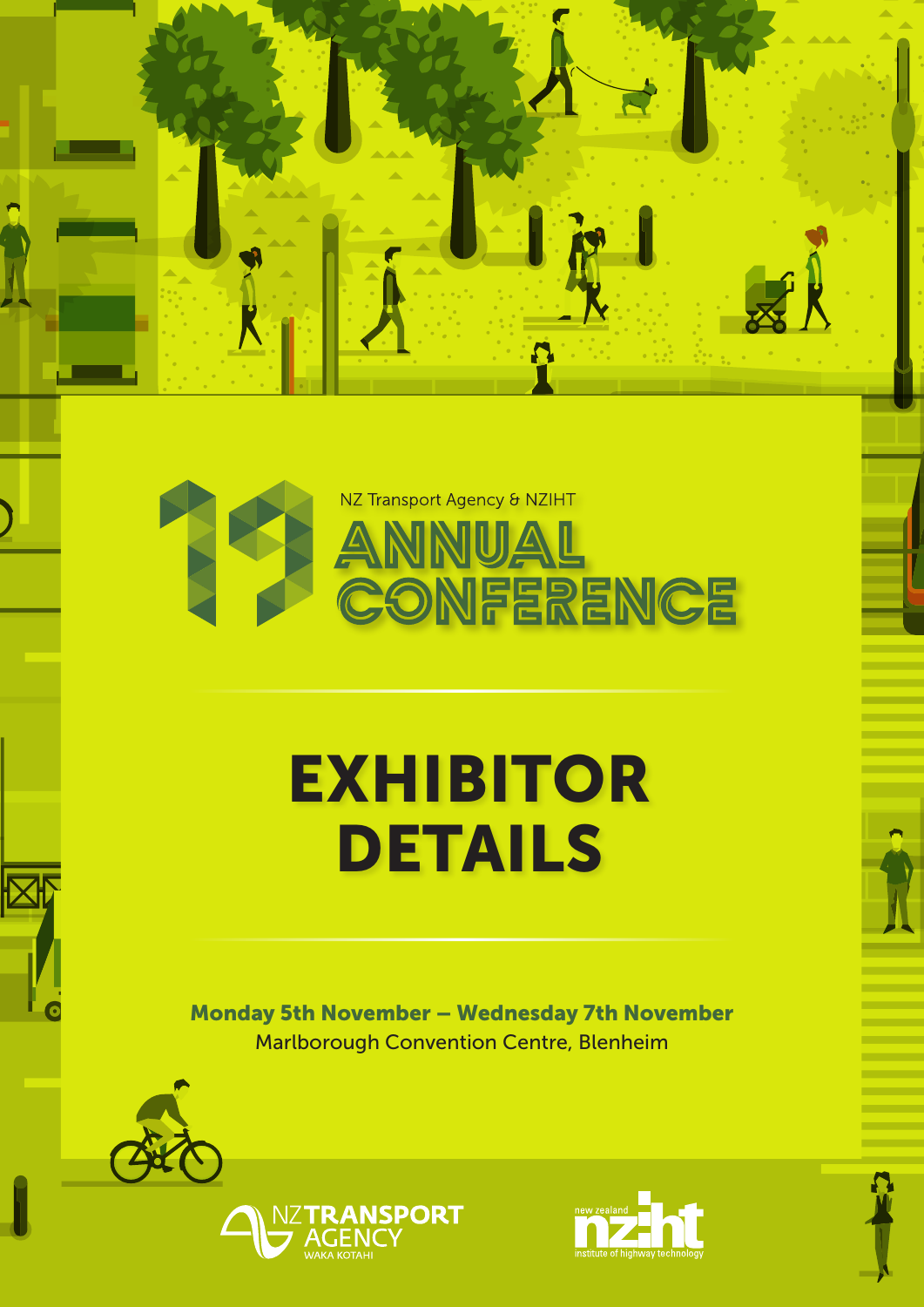# **EXHIBITION DETAILS**

**The Exhibition will be held from Monday 5th November to Wednesday 7th November, trade displays are exposed to approximately 150+ delegates attending the conference. All catering will be served in the exhibition area. Trade Display Booths will be sold on a first served basis. Exhibitors are required to be open in time for the welcome lunch which will be held around the Trades on Monday 5th November which will commence from 12.00pm – 1.00pm.**

See floor plan.

## **EXHIBITION BOOTH**

3m x 1.8m purpose built booth

2.3m high black velcro receptive panels

1 x 10amp 4 way Switchable Multibox Power

2 x 100 watt spotlights

1 x fascia – white text on black background up to 20 characters

## **COST**

Single booth \$1,800.00 + gst

#### **EXHIBITOR REGISTRATION**

You are required to fill out an Exhibitors registration form. The Exhibitors registration is not available online. For all enquiries, to find current availability and to secure your trade display booth, please contact:

#### **Jill Warner**

**P:** 06 759-7065 (ext 709) **E:** jill@nziht.co.nz

# **Exhibitors Additional Equipment Requirements**

Displayworks are involved in the set up of the trade display equipment. For all additional equipment that is required over and above that provided as part of the stand — your client representative is:

#### **Kelly Hird**

**P:** +64 3 338 4193 **M:** +64 21 824 917 **E:** kelly@exhibitionhire.co.nz

Exhibitors are required to purchase their own additional equipment and/or furniture directly